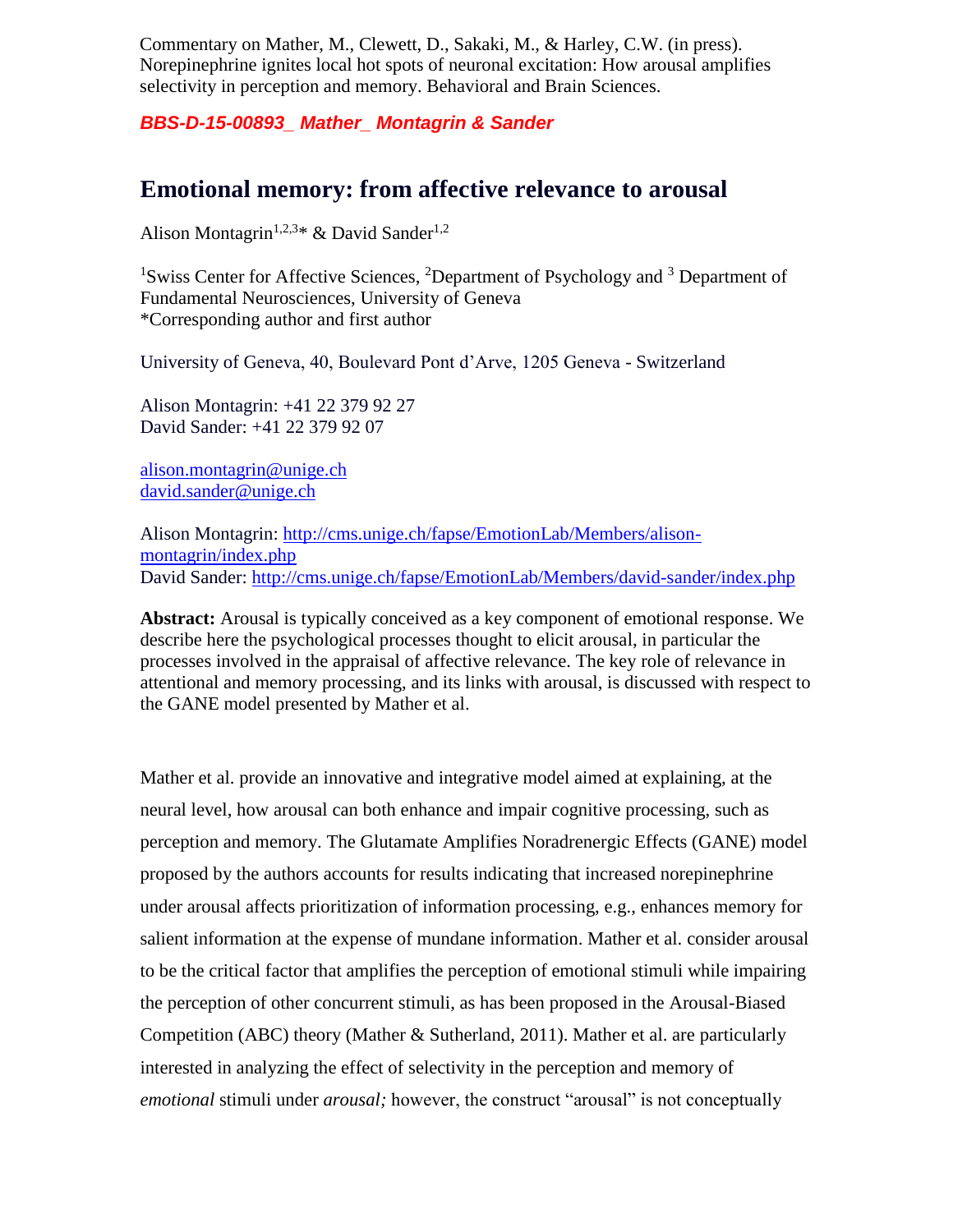clear if one considers how it is used in the affective sciences literature, especially concerning theories of emotion. More generally, the relationship between emotion and arousal is far from being consensual, notably when it comes to modeling the psychological mechanism that elicits different types of arousal (see Sander, 2013). For instance, Frijda (1986) distinguished between three response systems that embrace the construct of arousal or activation: autonomic arousal, electrocortical arousal, and behavioral activation. Traditionally, theories of emotion refer to arousal mainly in terms of either (1) the consciously felt activation dimension of the experienced affect or (2) the bodily reaction during an emotional episode, specifically the sympathetic nervous system. Dimensional theories propose that any experienced affect can be described as a particular feeling on a continuum in terms of an activated (e.g., as in surprise) or deactivated (e.g., as in boredom) state (Feldman, 1995; Russell, 1989). On the other hand, the bodily reaction can be measured in terms of a psychophysiological state driven by the activation of the sympathetic nervous system (SNS). Emotion researchers typically use the construct of arousal to refer to the activation of the SNS, and physiological measures (e.g., skin conductance response or pupil dilation) are often used as measures of emotion intensity, as they are also considered to mirror subjective affective ratings (see Bradley, Miccoli, Escrig, & Lang, 2008; Lang, Greenwald, Bradley, & Hamm, 1993).

The effect of arousal on performance has been revealed in various research domains and is consistent with the model proposed by Mather et al., suggesting that—under arousal neutral stimuli with a high priority are processed preferentially.

The priority factor is essential to memory enhancement. Indeed, it has been proposed that arousal per se is not sufficient to explain memory improvement for neutral information (Reisberg & Heuer, 2004). For instance, a study that manipulated arousal by injection of adrenalin versus saline showed no difference in the results of memory performance for verbal descriptors (e.g., name, occupation) presented previously with neutral faces, although heart rate and skin conductance increased in the group with adrenalin injections (Christianson & Mjörndal, 1985). The information presented did not differ in terms of priority. This notion of priority, especially when related to the well-being or major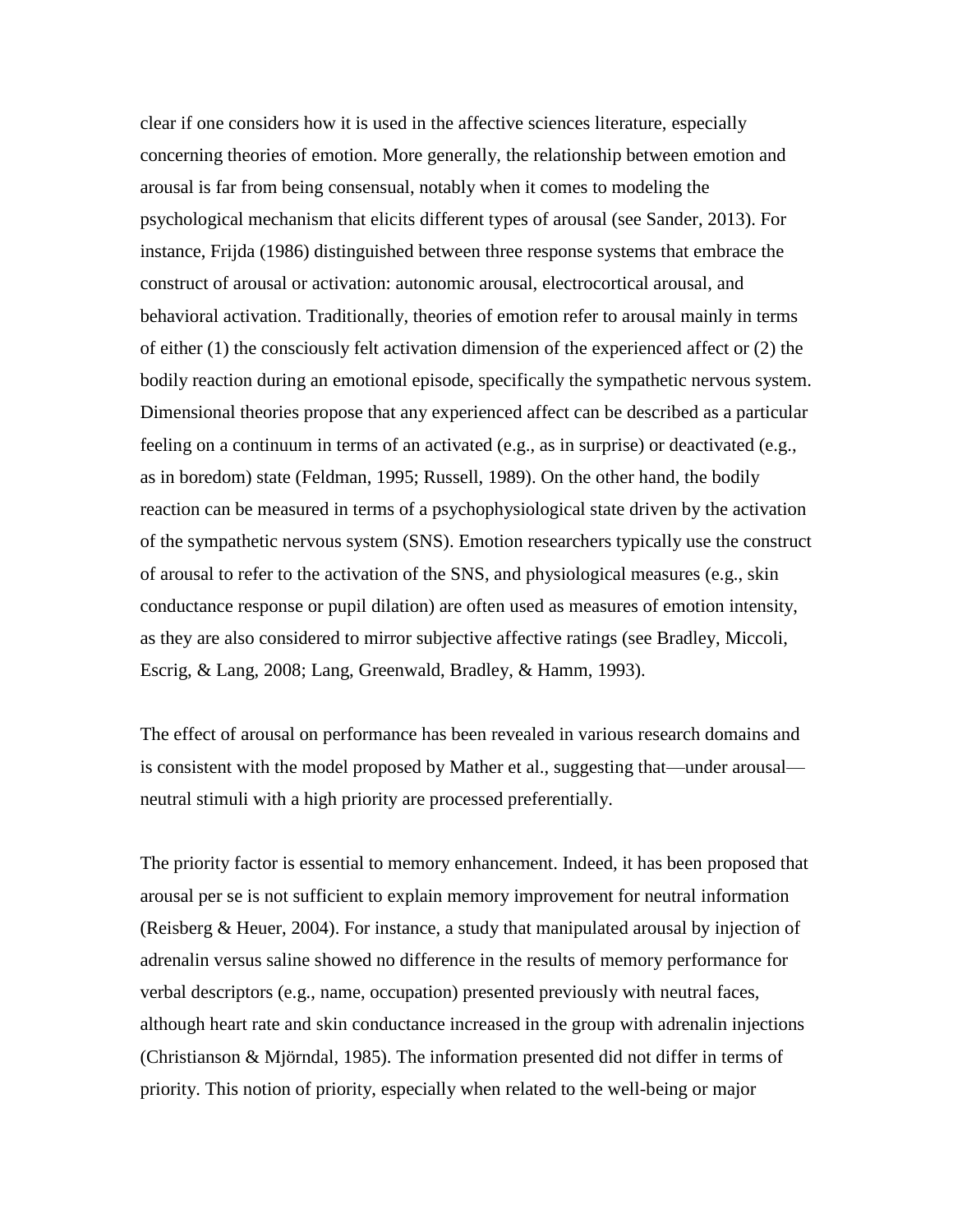concerns of the individual, is considered to be of key importance in explaining emotion elicitation. Indeed, appraisal theories of emotion suggest that stimuli that are appraised as relevant for an individual's concerns (e.g., that relate to goals, needs, and values) are typically those that have the competency to elicit an emotional response by driving changes in action tendencies, in expressions, in the peripheral nervous system, and in the conscious feeling (e.g., Sander, Grandjean, & Scherer, 2005). With respect to arousal, a conceptually interesting advantage of such models is that an explanation for the elicitation of arousal is proposed: only concern-relevant events elicit arousal. Evidence indicates that stimuli that are appraised as concern relevant not only elicit such emotional responses, but are also prioritized in attention (see Pool, Brosch, Delplanque, & Sander, in press). For instance, a recent meta-analysis revealed that the magnitude of the attentional bias for positive stimuli varies as a function of arousal, but also that this bias is significantly larger when the stimulus is relevant to specific concerns (e.g., hunger) of the participants compared with other positive stimuli that are less relevant to the participants' concerns (Pool et al., in press). Interestingly, in this meta-analysis, when arousal and relevance moderators were tested by statistically controlling their respective variances, only relevance remained a significant predictor of the magnitude of this bias in emotional attention. Emotional attention is a process that has been suggested to strongly rely on the amygdala (Vuilleumier, 2005), a region that has also been suggested to be critical for the process of appraised relevance (e.g., Cunningham & Brosh, 2012; Sander, Grafman, & Zalla, 2003), and, of importance, to promote memory consolidation, as described by Mather et al. (Roozendaal & McGaugh, 2011, for review).

Studies supporting the ABC theory (e.g., Sutherland & Mather, 2012) and GANE models are largely based on experimental manipulation showing that high-priority neutral information under external arousal is enhanced in memory (as compared with lowpriority neutral information). Showing that goal-relevant events, which are intrinsically neutral, are processed preferentially might extend the model proposed by Mather et al. For instance, the goal-relevance hypothesis of memory facilitation has been tested in a game-like study in which the goal of the participant was to win points. Participants showed better memory performance for initially neutral items that signaled a gain (i.e.,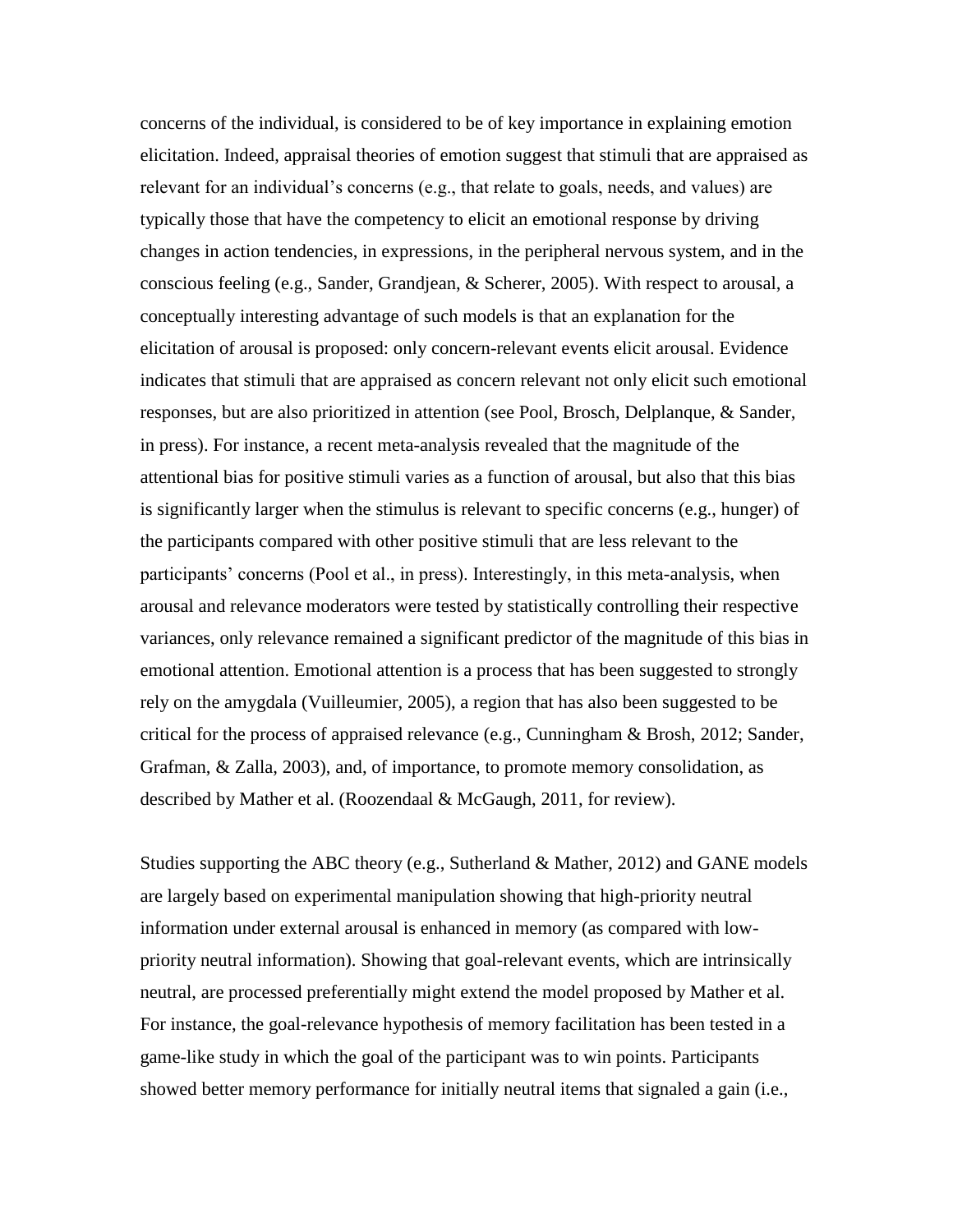goal-conducive items) than they did for initially neutral items that were goal irrelevant (Montagrin, Brosch, & Sander, 2013).

Our suggestion is that events that are relevant for one's goals elicit an arousal response, capture attention, and facilitate memory. A fascinating research question, for which both the GANE model and the ABC theory can be particularly well articulated with appraisal theories of emotion, is to understand the causal relationships between relevance detection, arousal, attention, and memory.

## **References**

- Bradley, M. M., Miccoli, L., Escrig, M. A., & Lang, P. J. (2008). The pupil as a measure of emotional arousal and autonomic activation. *Psychophysiology*, *45*, 602–607. doi:10.1111/j.1469-8986.2008.00654.x
- Christianson, S. Å., & Mjörndal, T. (1985). Adrenalin, emotional arousal and memory. *Scandinavian Journal of Psychology*, *26*, 237–248.
- Cunningham, W. A., & Brosch, T. (2012). Motivational salience: Amygdala tuning from traits, needs, values, and goals. *Current Directions in Psychological Science*, *21*, 54–59. doi:10.1177/0963721411430832
- Feldman, L. A. (1995). Valence focus and arousal focus: Individual differences in the structure of affective experience. *Journal of Personality and Social Psychology*, *69*, 153–166. doi:10.1037/0022-3514.69.1.153.search
- Frijda, N. H. (1986). *The emotions*. New York, NY: Cambridge University Press.
- Lang, P. J., Greenwald, M. K., Bradley, M. M., & Hamm, A. O. (1993). Looking at pictures: Affective, facial, visceral, and behavioral reactions. *Psychophysiology*, *30*, 261–273.
- Mather, M., & Sutherland, M. R. (2011). Arousal-biased competition in perception and memory. *Perspectives on Psychological Science*, *6*, 114–133. doi:10.1177/1745691611400234
- Montagrin, A., Brosch, T., & Sander, D. (2013). Goal conduciveness as a key determinant of memory facilitation. *Emotion*, *13*, 622–628. doi:10.1037/a0033066
- Pool, E. R., Brosch, T., Delplanque, S., & Sander, D. (in press). Attentional bias for positive emotional stimuli: A meta-analytic investigation. *Psychological Bulletin*.
- Reisberg, D., & Heuer, F. (2004). Memory for emotional events. In D. Reisberg & P. Hertel (Eds.), *Memory and emotion* (pp. 3–41). London, United Kingdom: Oxford University Press.
- Roozendaal, B., & McGaugh, J. L. (2011). Memory modulation. *Behavioral Neuroscience*, *125*, 797–824. doi:10.1037/a0026187
- Russell, J. A. (1989). Measures of emotion. In R. Plutchik & H. Kellerman (Eds.), *Emotion: Theory, research, and experience* (pp. 83–111). Toronto, ON, Canada: Academic Press.